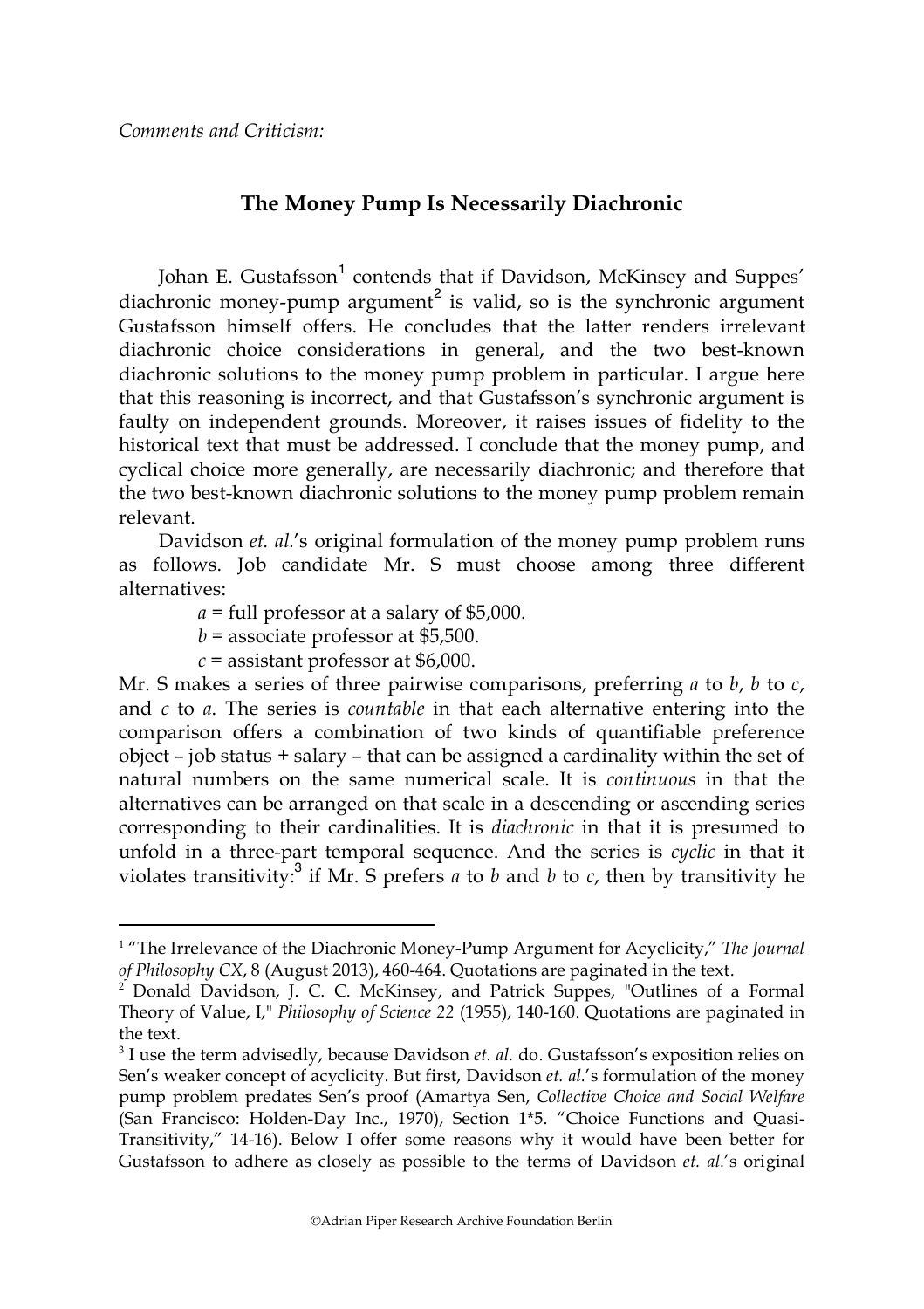$\overline{a}$ 

prefers *a* to *c*. But by hypothesis, Mr. S also prefers *c* to *a*. Similarly, if Mr. S prefers *b* to *c* and *c* to *a*, then by transitivity, he prefers *b* to *a*. But again by hypothesis, Mr. S also prefers *a* to *b*. Finally, if Mr. S prefers *c* to *a* and *a* to *b*, then by transitivity, he prefers *c* to *b*. But yet again by hypothesis, Mr. S also prefers *b* to *c*. The upshot of Mr. S's sequence of three pairwise comparisons, then, is that he prefers both *a* to *b* and *b* to *a*; both *b* to *c* and *c* to *b*; and both *c* to *a* and *a* to *c*. If a rational choice is, as Davidson *et. al.* note, one that selects a most-preferred alternative, or one from a set of mutually indifferent mostpreferred alternatives – i.e. satisfies the *non-dominated choice principle*, then Mr. S's cyclical preference is irrational; for his three pairwise comparisons imply that he has no most-preferred alternative at all.

Davidson *et. al.* acknowledge that Mr. S's choice problem is one of inconsistency:

> [T]he man who believes the adjacent members of the sequence equivalent will exchange  $x_1$  for  $x_n$  in a series of equal swaps, and this is inconsistent with the belief that  $x_1$  is better than  $x_n$  (146).

The non-dominated choice principle is a rational one because it imposes a consistency requirement (and some other familiar ones) on the chooser's sequence of pairwise comparisons, namely that it preserve transitivity. A cyclical preference ranking is inconsistent, and an inconsistent preference ranking is irrational. That much seems clear.<sup>4</sup>

exposition. Second, Davidson *et. al.*'s use of transitivity is adequate for their analysis of the money pump. Third, Sen's notion of acyclicity is in any case not as much weaker as it may seem. See Yasuhito Tanaka, "On the topological equivalence of the Arrow impossibility theorem and Amartya Sen's liberal paradox," *Applied Mathematics and Computation 181* (2006), 1490-1498; I prove the logical equivalence of transitivity and acyclicity in *Rationality and the Structure of the Self, Volume II: A Kantian Conception* (Berlin: http://adrianpiper.com/rss/docs/PiperRSSVol2KC.pdf , 2008; 2nd edition 2013), Chapter III. "The Concept of a Genuine Preference," Section 6.2.1. "Occasional Truth Tables for Subsentential Constituents." Fourth, acyclicity has by no means superceded the central axiomatic role of transitivity in the contemporary literature. See Peter Fishburn, "Transitivity," *Review of Economic Studies 46* (1979), 163-173; "Nontransitive Measurable Utility," *Journal of Mathematical Psychology 26* (1982), 31-67; "Transitive Measurable Utility," *Journal of Economic Theory 31* (1983), 203-317; and "On Nonstandard Nontransitive Additive Utility," *Journal of Economic Theory 56* (1992), 426- 433. For a philosophical analysis, see John Broome, "Rationality and the Sure-Thing Principle," in *Thoughtful Economic Man*, edited by Gay Meeks, Cambridge University Press, 1991, pp. 74–102.

<sup>4</sup> But appearances can be deceptive. It is no accident that the term "consistency" does not appear anywhere in Gustafsson's discussion. Despite considerable effort, Ramsey-Savage decision theory has not been successful in establishing a settled formal meaning of this term in the context of rational choice; I review the history of its attempts in *Rationality and the Structure of the Self, Volume I: The Humean Conception* (Berlin: http://adrianpiper.com/rss/docs/PiperRSSVol1HC.pdf , 2008; 2nd edition 2013),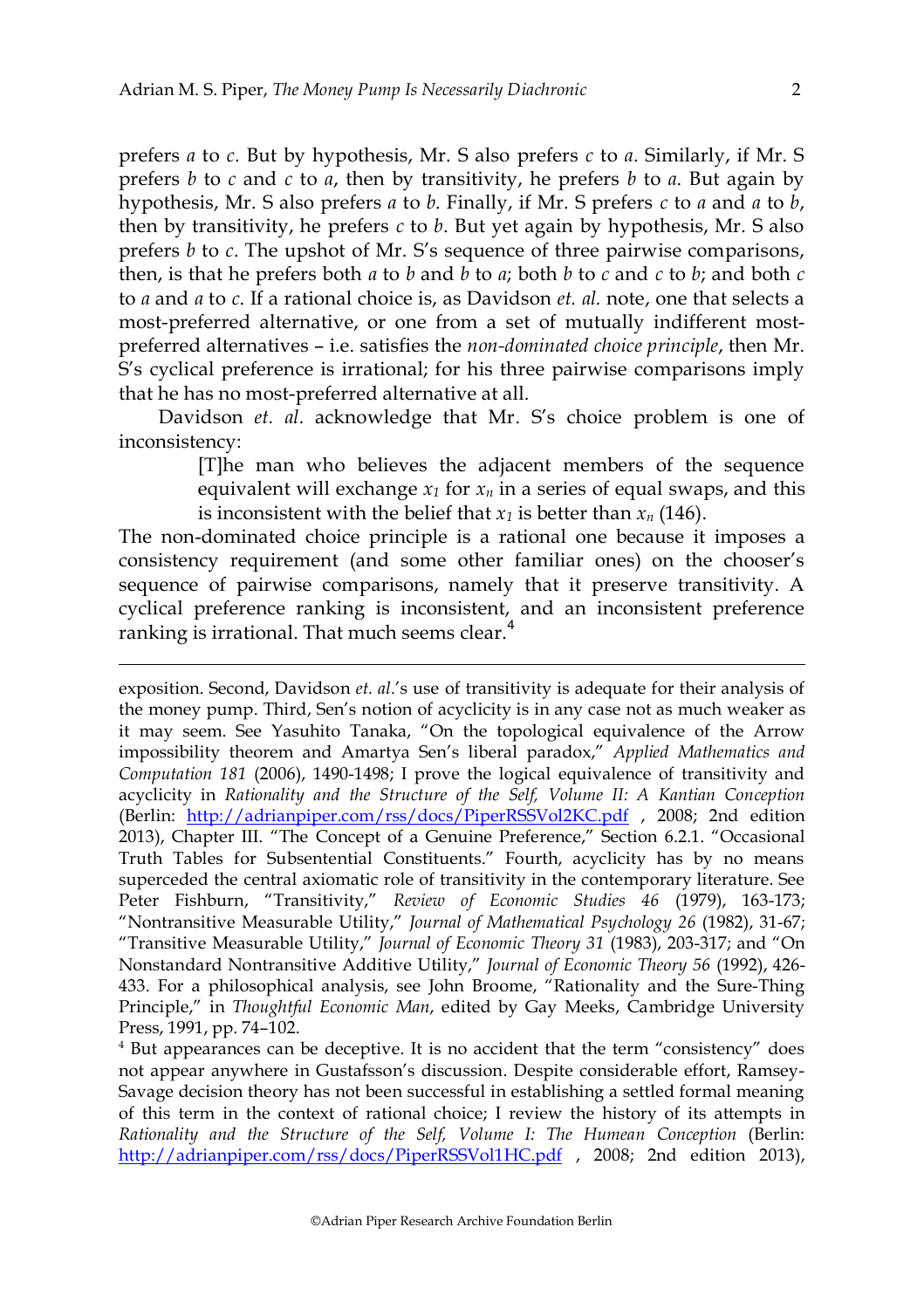But in case it is not, Davidson *et. al.* introduce the notion of the money pump, "in which the point becomes obvious (*ibid.*):" The cynical department head offers Mr. S the associate professorship over the assistant professorship in exchange for a bribe, which the latter delivers. Then he offers Mr. S the full professorship over the associate professorship in exchange for a second bribe, which the latter also duly pays. Lastly, realizing that Mr. S is starting to regret the \$1,000.00 in salary he has sacrificed for the superior status of full professor, the department head demands a third bribe for exchanging Mr. S's underpaid full professorship for the noticeably more lucrative assistant professorship. Mr. S once again coughs up. By implication, the sequence can be reiterated so long as Mr. S's finances permit, or until he settles on a mostpreferred alternative once and for all.

Thus as Gustafsson rightly notes (462), Davidson *et. al.* intend the envisioned spectacle of the cynical department head, repeatedly pumping Mr. S for bribes so that the latter can regain a preference alternative he had previously rejected, as at best an example that is intended to illustrate the irrationality of cyclical choice behavior over time, by attaching a price to each such irrational choice. They neither claim nor imply that money pumping is identical to cyclical choice over time. Mr. S's choices would be irrational whether he permitted himself to be pumped or not, and for the same reason. So Gustafsson is correct to argue that it is not the prospect of financial exploitation or loss itself that makes Mr. S's choice behavior irrational, but rather its inconsistency (461, 463).

On this basis, Gustafsson then reasons that since it is

 $\overline{a}$ 

choosing against one's preference that is taken to be irrational, the sequential part of the argument is unnecessary. The department head could offer Mr. S a single choice between all three of *a*, *b* and *c*. This … will force Mr. S to choose an alternative over which another is preferred, which the non-dominated choice principle rules out as irrational (*ibid.*).

"The sequential part of the argument" that Gustafsson maintains is unnecessary is the part that stipulates that Mr. S is presented with a temporally unfolding sequence of three pairwise comparisons. Hence from

Chapters III. "The Utility-Maximizing Model of Rationality: Informal Interpretations," and IV. "The Utility-Maximizing Model of Rationality: Formal Interpretations." One solution is now to go to great circumlocutory ends to avoid it altogether. Kotaro Suzumura's work on consistency (*Consistency, Choice, and Rationality* (Cambridge, Mass.: Harvard University Press, 2010), co-authored with Walter Bossert) proposes a different one. Also see Richard Bradley, "A Note on Incompleteness, Transitivity and Suzumura Consistency," unpublished paper, 2013. I offer an alternative solution in *Rationality and the Structure of the Self, Volume II: A Kantian Conception*, Chapter III. "The Concept of a Genuine Preference" (*ibid*.).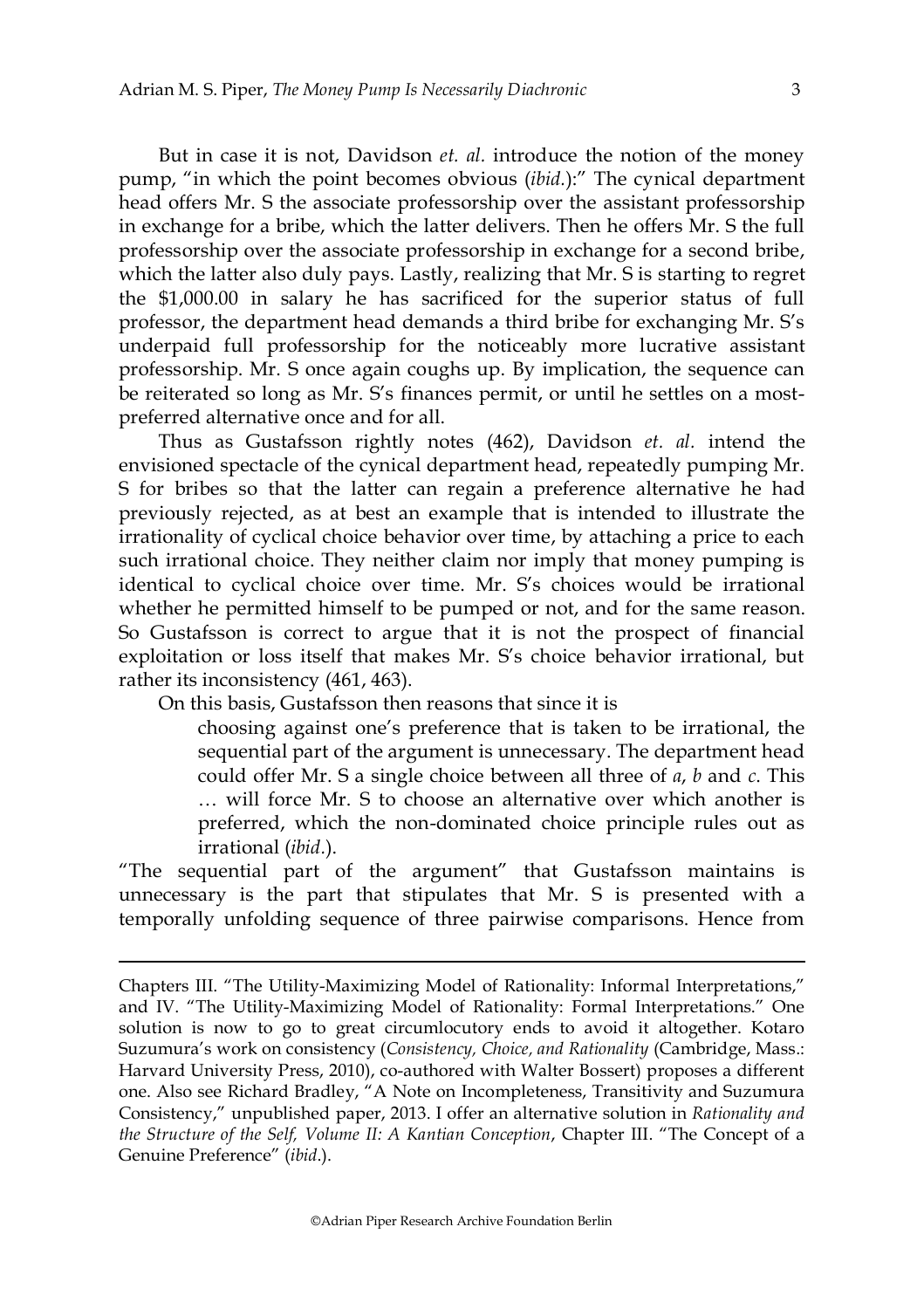the correct assumption that the money pumping character of Mr. S's choice is irrelevant to identifying its irrationality, Gustafsson concludes that the diachronic character of his choice is equally irrelevant.

Gustafsson's synchronic argument is based on an analogy: Just as we can derive a synchronic ordinal ranking  $\{a, b, c\}$  of all three alternatives from observation of a diachronic sequence of pairwise comparisons that obeys transitivity, similarly we can envision Mr. S himself creating such a synchronic ranking of all three alternatives *ab nuovo*, in a single act of choice. From this Gustafsson infers that Mr. S can similarly create a synchronic ordinal ranking that violates transitivity, *ab nuovo*, in a single act of choice. But this is not so.

Gustafsson stipulates a single choice occasion, in which the department head offers Mr. S all three alternatives simultaneously. However, if Mr. S has only a *single* choice among *a*, *b* and *c* to make, whence comes the description of each one of these three alternatives among which he is to choose as one "over which another is preferred"? There is no prior cyclical ordering inherently built into the three alternatives  $a$ ,  $b$  and  $c$  with which Mr. S is presented, by which a preferred other could be determined. In the synchronic scenario, the cynical department head presents the three alternatives neutrally and without bias, and it is up to Mr. S to rank all of them simultaneously. We have just seen that a countable, continuous and transitive ordering of these three alternatives is clearly possible, both diachronically and synchronically.

If this is so, then Mr. S himself must have made the mutually inconsistent choices that produced an *in*transitive ordering of these alternatives, and any further selection behavior is redundant. But those mutually inconsistent choices cannot themselves be part of the synchronic scenario, for they violate its stipulation that Mr. S is offered only "a single choice between all three of *a*, *b* and *c*." If he makes only a single choice among these three alternative*s*, then the alternative he chooses is his most-preferred alternative. In this case he orders all three alternatives only once, and none of the possible orderings he can produce violate transitivity: Either he ranks all three alternatives in some descending order; or else he most-prefers one to the other two between which he is mutually indifferent; or else he is indifferent to all three. If, on the other hand, he is presented with a single choice among orderings of the three alternatives {*a, b, c*}, {*a, c, b*}, {*b, c, a*}, {*b, a, c*}, {*c, a, b*}, {*c, b, a*}, then it remains the case that any such ordering he chooses satisfies transitivity.<sup>5</sup> In either case, there is nothing in the synchronic choice scenario that can "force Mr. S to

 <sup>5</sup> <sup>5</sup> Only if Mr. S were offered a choice among combinations of orderings {{ $a, b, c$ } + { $b, c$ , *a*}}, {{*a, c, b*} + {*c, b, a*}}, {{*c, a, b*} + {*a, b, c*}}, … could he violate transitivity with a single choice. But this case would contradict Davidson *et. al.*'s hypothesis, for Mr. S then would not be susceptible to being pumped.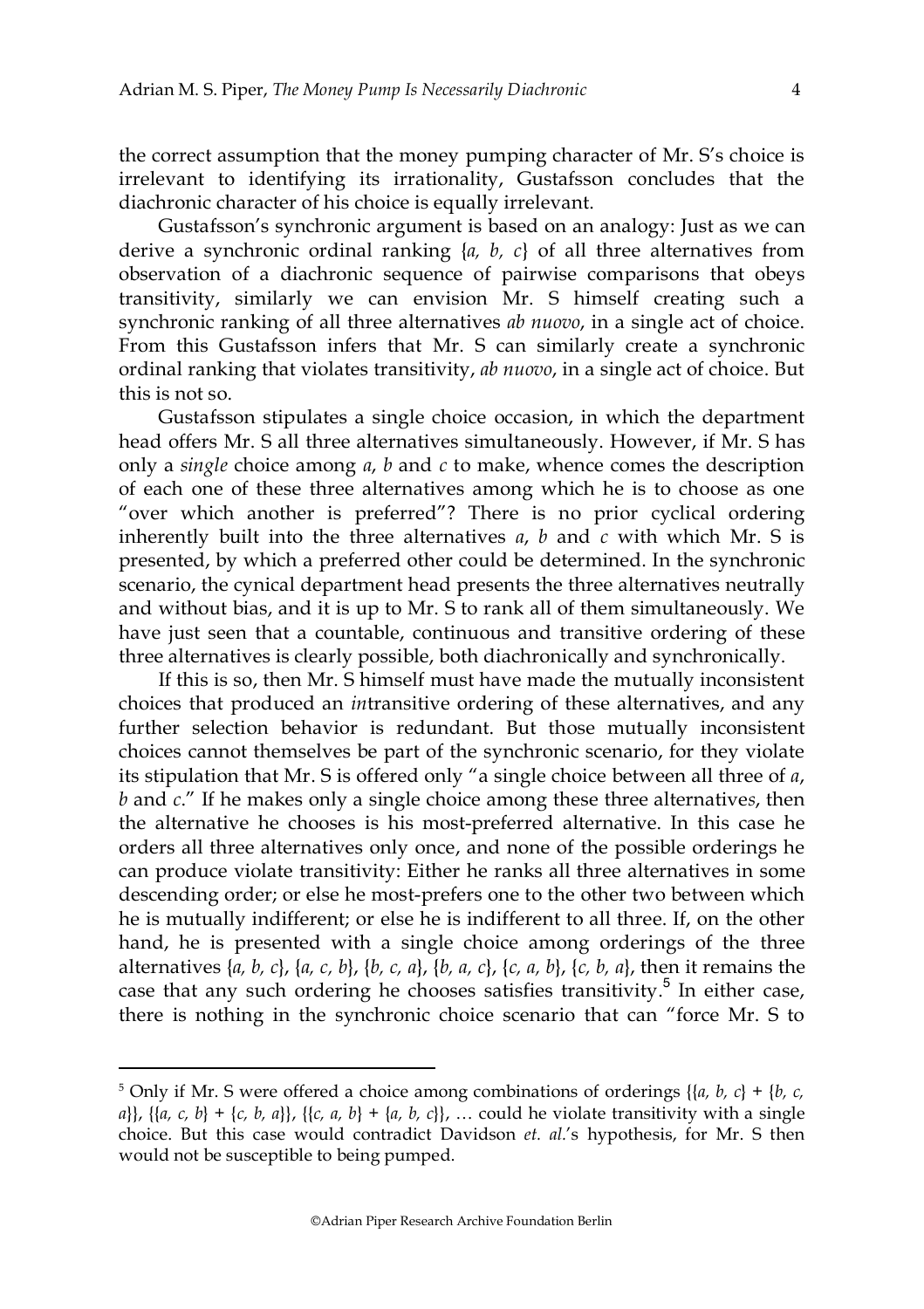choose an alternative over which another is preferred" – quite the contrary. The non-dominated choice principle remains inviolate.

Gustafsson couches in the passive voice the description of each one of the three alternatives with which Mr. S is presented, i.e. as one "over which another is preferred." But this formulation obscures the background premise that Mr. S's choice itself is the only factor that can determine the preference ordering of *a, b* and *c.* Rephrasing the point in the active voice, thus: "This … will force Mr. S to choose an alternative over which he prefers another," makes this premise salient. But since there is no available criterion of preference independent of or predating the behavioral criterion satisfied by Mr. S's single choice itself, it is not logically possible for him to choose "an alternative over which he prefers another." For in the synchronic scenario, the alternative he most prefers is determined solely by the single choice he makes.

This point assumes the theory of revealed preference, according to which preference is revealed in choice behavior. Since choice behavior occurs in temporal sequence, the preferences it reveals are also revealed in temporal sequence; and it is not easy to imagine a single behavioral event that might reveal two mutually inconsistent preferences.<sup>6</sup> But even if Gustafsson rejects the theory of revealed preference, Davidson *et. al.* certainly did not. It is of course open to Gustafsson to join those who later contested this theory.<sup>7</sup> But in that case, he would still need to provide the alternative account of preference that explained how, for any alternative on offer in the synchronic scenario, he could choose that one and only that one alternative, while mostpreferring some other alternative that he had not previously chosen. For if he had not previously chosen it, his preference ordering would not be cyclical after all. It would seem, then, that synchronic choice excludes cyclicity. Since the money pump is merely an example of cyclicity, synchronic choice excludes the money pump as well.

If the mutually inconsistent choices that enable Mr. S in the synchronic scenario to "choose an alternative over which he prefers another" cannot themselves be part of that scenario, they must predate it. In that case, Mr. S is choosing on more than one occasion, and the scenario is diachronic rather than synchronic. Under these circumstances, he could certainly most-prefer a different alternative on each such occasion, as a cyclical ranking would require: for example, *a* the first time and *b* the second. Or he could produce

 <sup>6</sup> <sup>6</sup> In *Rationality and the Structure of the Self, Volume I: The Humean Conception, Chapter III.* "The Utility-Maximizing Model of Rationality: Informal Interpretations" (*op. cit.* Note 4), I suggest that this is more than sufficient reason to reject the theory of revealed preference.

<sup>7</sup> In particular Amartya Sen, "Behavior and the Concept of Preference," *Economica 40* (1973), 241-259 and his "Rational Fools: A Critique of the Behavioral Foundations of Economic Theory," *Philosophy and Public Affairs 6*, 4 (1977), 317-44.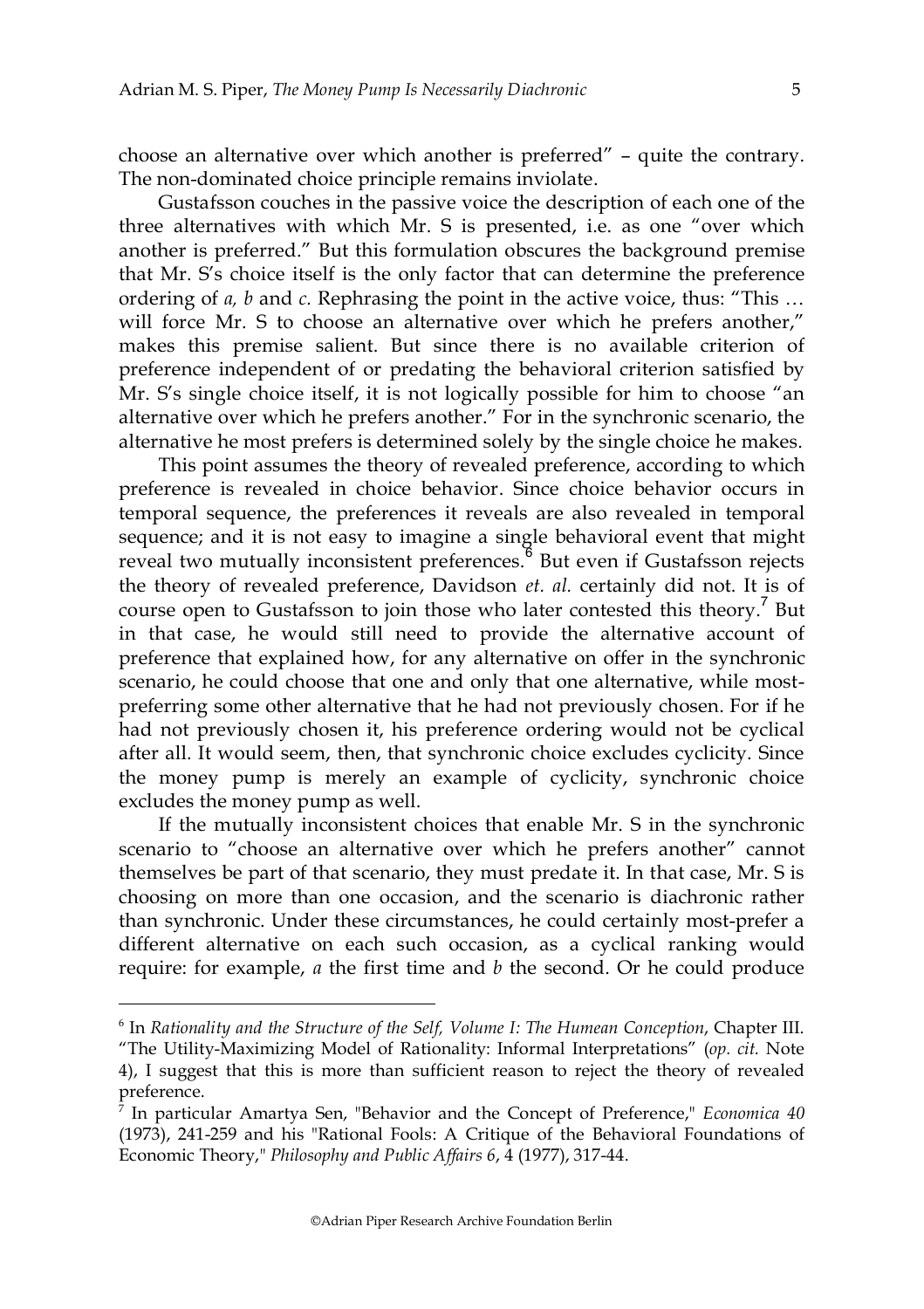more than one preference ordering: for example, {*a*, *b*, *c*} the first time and {*c*,  $a, b$ } the second. In that case, cyclicity is possible but – as we have already seen – not necessary. Mr. S can violate the non-dominated choice principle only by making a diachronic, cyclical series of pairwise comparisons. It would seem, then, that cyclicity presupposes diachronic choice. If cyclical choice is necessarily diachronic, then since the money pump is merely an example of cyclicity, the money pump is necessarily diachronic as well.<sup>8</sup>

Now Gustafsson describes the money pump as the standard "argument" for the consistency of rational preferences (460); and Schick's<sup>9</sup> and McClennen's<sup>10</sup> counterproposals as "objections" to that "argument" (461, 462) – both of which Gustafsson claims are irrelevant (463). Schick's is claimed to be irrelevant because synchronicity purportedly renders otiose the need for retrospective re-evaluation of cyclical behavior. McClennen's is claimed to be irrelevant because synchronicity purportedly renders otiose the need for prospective resolve to avoid it. So if Gustafsson's synchronic argument were correct, both retrospective evaluation and prospective resolve would be irrelevant to the consistency of rational choice. Transitivity then would be back under the yoke of the *separability condition*, which requires the agent to view the alternatives available at each particular moment as separate from earlier choices and from their present and future consequences, i.e. to choose *ab nuovo* on each choice occasion. This would return us full circle, so to speak, to Strotz's 1955 criticism of the myopia that threatens the theory of expected

 <sup>8</sup> The concept of a diachronic pairwise comparison has been a building block *sine qua non* for the construction of a transitive preference ordering in rational choice theory since its inception. See F.P. Ramsey (1926) "Truth and Probability", in Ramsey, *The Foundations of Mathematics and other Logical Essays*, Ch. VII, 156-198; edited by R.B. Braithwaite (London: Kegan, Paul, Trench, Trubner & Co.; New York: Harcourt, Brace and Company, 1931), esp. 176-180; John von Neumann and Oskar Morgenstern, *Theory of Games and Economic Behavior* (Princeton, N.J.: Princeton University Press, 1944), Section 3.3. "Probability and Numerical Utilities," 17-19; Leonard Savage, *The Foundations of Statistics* (New York: Dover Publications, Inc., 1954 and 1971), Section 2.6. "The simple ordering of acts with respect to preference," 17-21; Kenneth J. Arrow, "Rational Choice Functions and Orderings," *Economica XXVI*, 102 (May 1959): 121-127; Amartya Sen, *Collective Choice and Social Welfare, op.cit.* Note 3. For a contemporary philosophical exposition that takes this concept for granted, see John Broome, *Ethics out of Economics* (Cambridge: Cambridge University Press, 1999), Sections 1.4. "The Formal Techniques," 2.2. "Axiomatic Utility Theory," and 2.3. "Expected Utility Theory," 8-9, 21-26.

<sup>9</sup> Frederick Schick, "Dutch Bookies and Money Pumps," *The Journal of Philosophy LXXXII*, 2 (February 1986): 112-119; at 118.

<sup>10</sup> Edward F. McClennen, *Rationality and Dynamic Choice: Foundational Explorations* (New York: Cambridge University Press, 1990), 13.